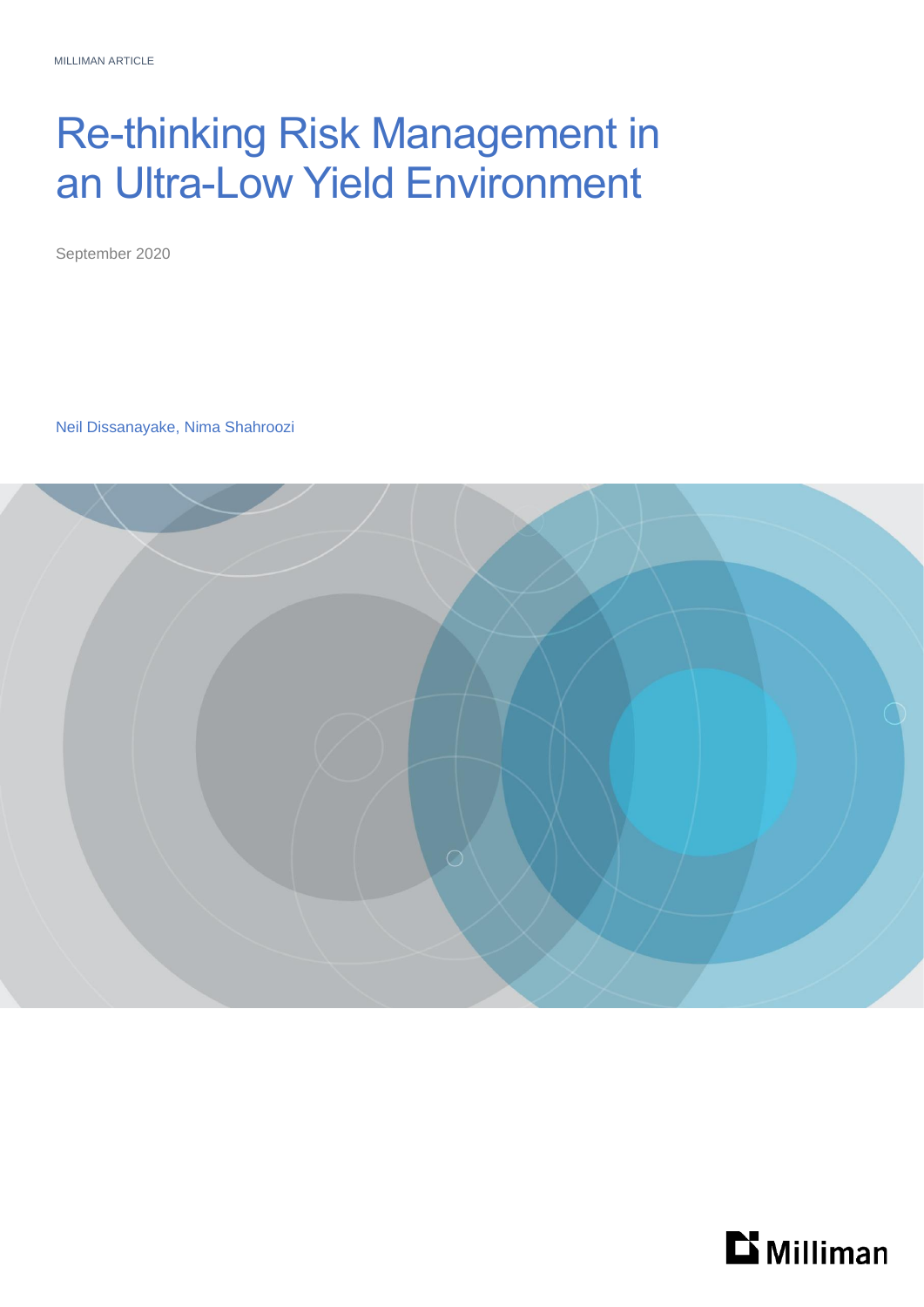## A Focus on Costs

In recent years, there has been a fair amount of industry focus on managing the costs of investment management, from the introduction of the charge cap, the FCA review of the asset management industry, and now the recent FCA value-for-money consultation. Certainly cost is an important consideration to get right, and given the impact it can have on pension savings over the long term, few would argue it is not a valid focus. But the events of 2020 have now also brought the importance of risk management to the fore.

## The Need for Risk Management

To those who were looking to retire in 2020, the market volatility seen in Q1 could have had a significantly material impact on their pension provision and lifestyle over retirement. While markets have recovered, looking forward to future decades, the prospect of drawing an income from a pension pot is a daunting one. Where the world will be with regards to the pandemic next year is far from clear. We now face a world of ever increasing pressures on our environment: finite resources, stretched central bank and government balance sheets. On top of this, we are battling to address the major dual crisis of the pandemic and climate change. Risk is certainly not going away any time soon.

To address both considerations, cost-effective risk management is key.

## Era of Negative Yields

In the past few months, we have witnessed yields on government bonds fall drastically around the globe, as the world continues to grapple with the fall-out from the COVID-19 pandemic crisis. Following extensive central bank intervention and increased borrowing from governments, the yields on sovereign debts of developed nations have entered uncharted territory, setting new lows, and even turning negative in parts of the world. For example, by the end of July 2020 the front-end of the UK sovereign yield curve was below zero for most terms up to 8 years– something that many would unlikely have envisaged at the start of the year. The 10-year gilt yield was a remarkable 0.1% by the end of July.



#### **Yield on UK 10-Year Gilts**

Data source: Bloomberg

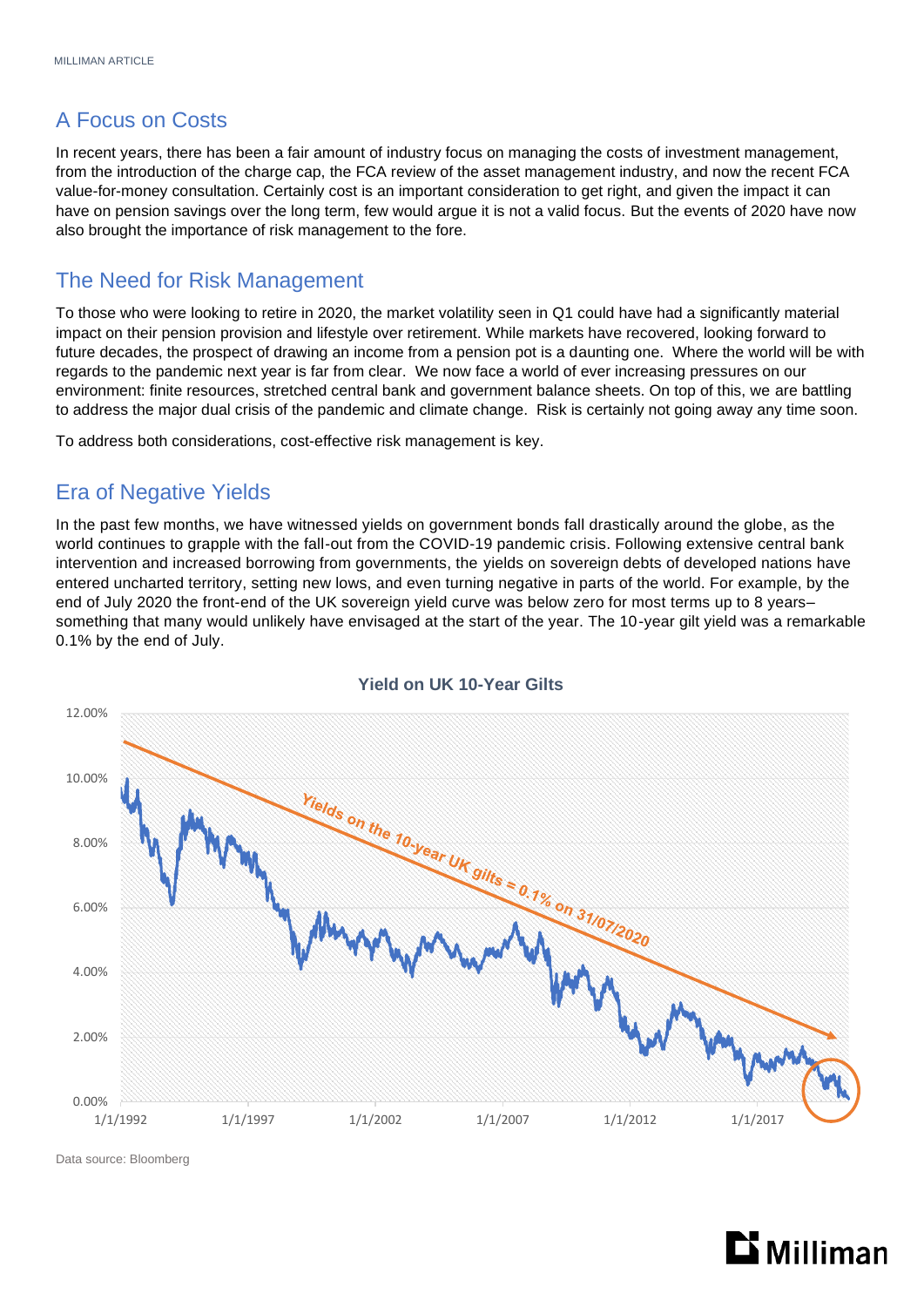If we look historically to the market environment before the 2008 Global Financial Crisis, yields on UK government bonds were comfortably around 4% and above. Since the GFC, we have been continually adapting for over a decade to a new "norm" of successive new interest rate lows. Negative rates that were previously considered outside the realm of possible and even appropriate to model, are now commonplace – even out to 30-years for some European governments.



Data source: Bloomberg

## Bonds as a Risk Management Tool

Government bonds of developed nations are traditionally perceived as less risky or "safe haven" assets, where they've been used in portfolios as a way to diversify the risk from equities and other riskier holdings of the portfolio.

If we examine performance during the first quarter of 2020, when volatility in the financial markets spiked and major global equity markets fell between 30-40%, diversification fared well and offered some decent protection. Government bonds were one of the few assets that climbed in value during this time.

However, the cost of such protection is the comparatively low yield that you would earn over time. Looking at the current level of yields, this is now becoming an increasingly expensive form of risk management. To illustrate this point further, we calculated the Sherman Ratio of the UK 2-year, 5-year and 10-year gilts. This ratio measures the yield on a bond per unit of duration, or in other words, the amount of return expected per unit of risk taken. As we can see this has significantly declined in recent years, therefore leading to a deteriorating trade-off of 'return sacrifice' per 'unit of protection' as a risk management tool.



#### **Yield Per Unit of Duration**

Data source: Bloomberg

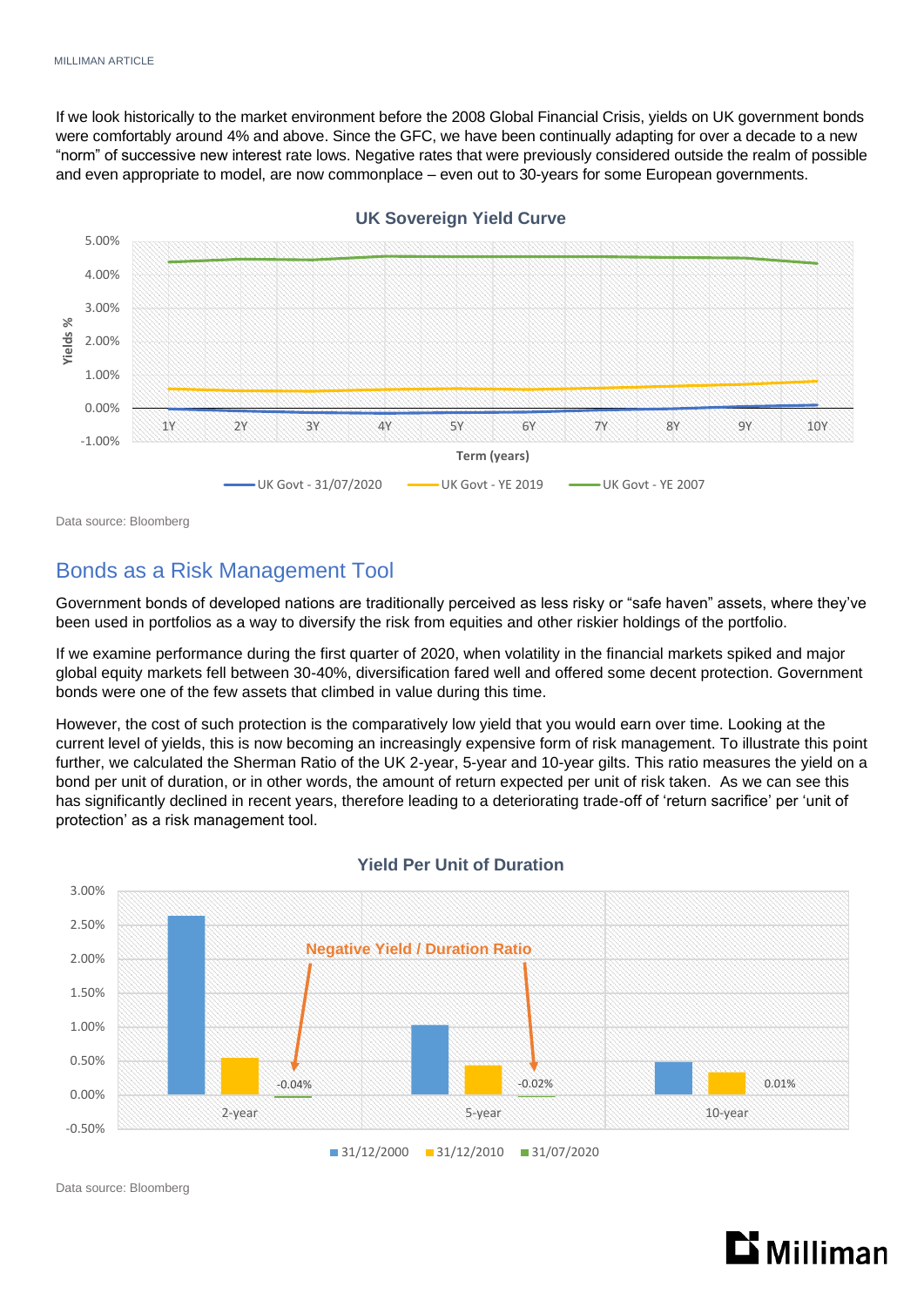As well as being more expensive, if we believe that there is a limit to how much further yields can fall, then potentially government bonds could be a less effective risk management tool going forward. For example using the yields as of 31/07/2020, and assuming a -1% floor on 10-year government bond yields and a government bond duration of 10 years, then we can expect a maximum price appreciation of close to 11%. Whereas if we were to apply the same assumptions to yields as of 31/12/2007, we see that such an instrument would have benefitted from a price appreciation of 55%.



**Potential Price Appreciation of 10-Year Bonds with Falling Yields** 

Data source: Bloomberg

It should also be noted that it has not always been historically the case that returns on bonds and risky assets are negatively correlated – for example, in 1994 the FTSE 100 had an annual fall 10%, and the 10-year UK gilt rate rose by 2.61% (implying a fall in government bond values) over the year. Also, if we believe that we may be entering a 'new norm', then there are risks that the equity-bond correlation regime may change, potentially undermining the effectiveness of bonds to act as a risk management counterweight to equities.

One other risk factor to consider is inflation. Inflation is currently historically very low given the economic fallout from the pandemic crisis, and is likely to rise again once the economy recovers. Interest rates are the key tool to fight inflation. In the below chart we demonstrate how the UK public sector borrowing has risen above 2 trillion Pounds for the first time in history, and as the government continues to borrow to unprecedented levels during the current economic downturn, it would take a very brave central bank to start raising rates significantly to fight off any spikes in inflation. Therefore, it could be argued that government bonds are now more exposed to inflation risk than ever before. For those that manage return objectives as a benchmark over inflation, large fixed income allocations lead to a less resilient portfolio for meeting those objectives.



#### **UK Government Borrowing Excluding Public Sector Banks**

Data source: Bloomberg; ONS

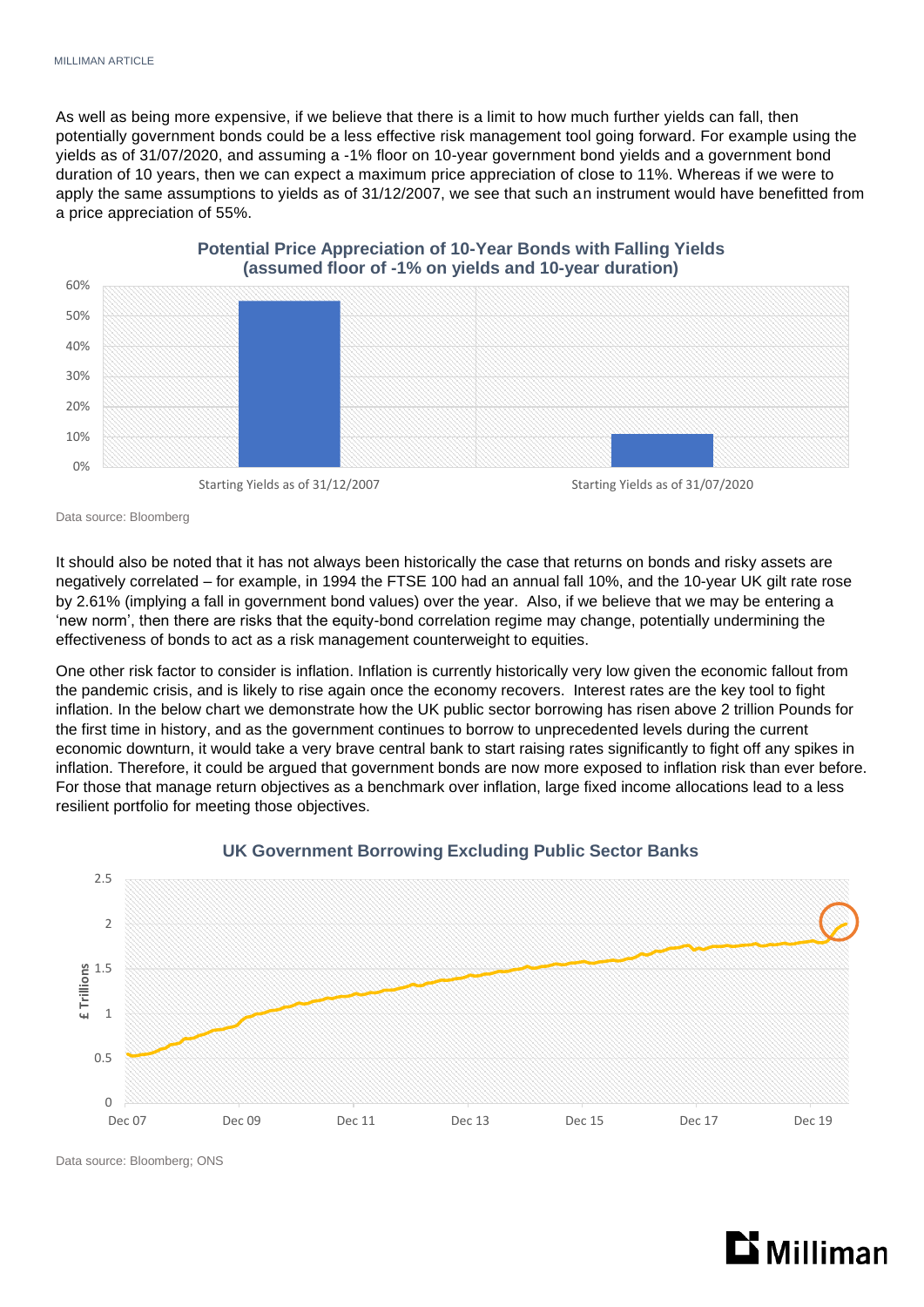## Risk Management Alternatives

To summarise, government bonds that underpin asset diversification are becoming more costly and potentially less effective. Therefore, there is a greater need to diversify your risk management.

An alternative risk management approach to diversification, is to hedge. There are a variety of ways to hedge market risk, but one of the most cost efficient is that of a dynamic hedge or dynamic managed risk overlay. The chart below shows that in Q1 2020 that hedging was similarly as effective as diversification in providing protection. The following example compares equity with a dynamic hedge ("managed risk overlay") and a typical 60/401 portfolio. For ease of reference we use some publicly available US benchmarks.



Data source: Bloomberg; Barclays (Tickers LUATTRUU, SPXT and SPXMR2)

60/40 RESULTS BASED ON SIMULATED OR HYPOTHETICAL PERFORMANCE RESULTS HAVE CERTAIN INHERENT LIMITATIONS. UNLIKE THE RESULTS SHOWN IN AN ACTUAL PERFORMANCE RECORD, THESE RESULTS DO NOT REPRESENT ACTUAL TRADING. ALSO, BECAUSE THESE TRADES HAVE NOT ACTUALLY BEEN EXECUTED, THESE RESULTS MAY HAVE UNDER-OR OVER-COMPENSATED FOR THE IMPACT, IF ANY, OF CERTAIN MARKET FACTORS, SUCH AS LACK OF LIQUIDITY. SIMULATED OR HYPOTHETICAL TRADING PROGRAMS IN GENERAL ARE ALSO SUBJECT TO THE FACT THAT THEY ARE DESIGNED WITH THE BENEFIT OF HINDSIGHT. NO REPRESENTATION IS BEING MADE THAT ANY ACCOUNT WILL OR IS LIKELY TO ACHIEVE PROFITS OR LOSSES SIMILAR TO THESE BEING SHOWN. MILLIMAN DOES NOT MANAGED THE UNDERLYING FUND.

One way to view the cost of risk management, is to look at the comparative performance compared to the underlying equity index – a fair assessment would be to look through a whole market cycle. For the two examples above, we consider the performance relative to pure equity over the period 31/12/2007 to 31/12/2019. We see in the chart below that diversification (i.e. a switch into a static 40% US Treasury allocation) had an underperformance of 1.2% per annum relative to pure equity, whereas the dynamic hedge overlay showed an outperformance of 0.3% per annum, relative to the same equity market (the S&P 500). We do note that this shows results for just one historical period, and that other periods could give different outcomes. However a key reason for this, is that the dynamic hedge overlay approach allowed close to full participation in the equity markets, when market risk was sufficiently low during the bull market years. It then increased protection again during times of market stress.

Importantly, this example also includes an allowance for assumed transaction costs from managing the low-cost liquid derivatives used to implement the strategy. The additional transaction costs are assumed to be 3 basis points per annum<sup>2</sup> , which is based upon estimated transaction costs in the US. The management costs of underlying equity and

<sup>&</sup>lt;sup>2</sup> This is purely for the bid-ask spread and cash commission for the derivatives contracts used to implement the strategy. Other derivative management expenses would be allowed for in the additional service fee.



<sup>1</sup> Based upon an allocation of 60% to the S&P 500 index and an allocation of 40% to the Bloomberg Barclays US Treasury Index; assuming fixed asset allocations rebalanced on a monthly basis. No fee charges were applied.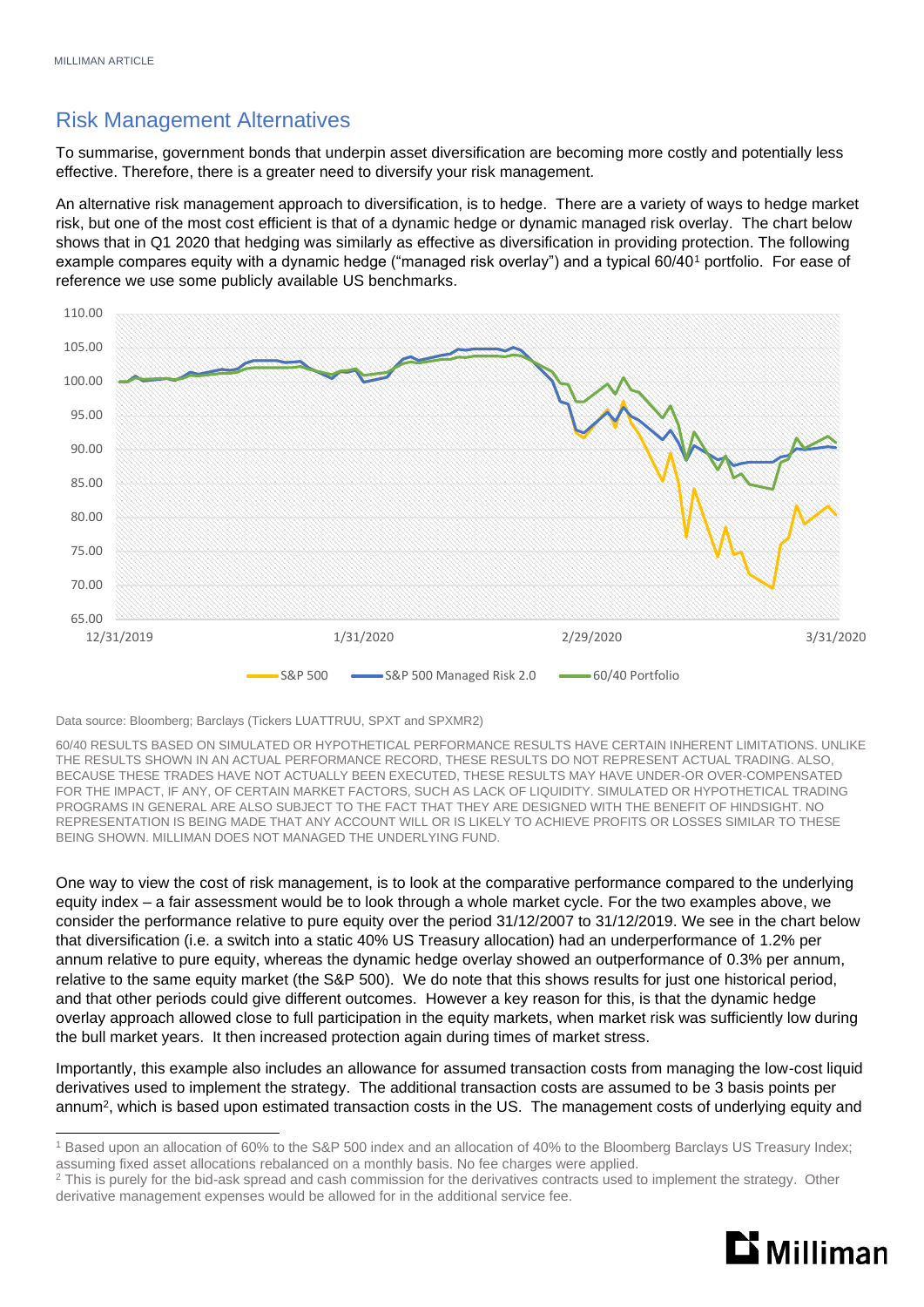bond assets are assumed the same for each portfolio, and have been ignored. Additional service fees for the managed risk overlay strategy are typically of a level that still leads to a margin for outperformance, based upon these example results.



Data source: Bloomberg; Barclays (Tickers LUATTRUU, SPXT and SPXMR2)

The S&P 500 Managed Risk 2.0 Index was launched on January 23, 2017. All information presented prior to the index launch date is back-filled. Back-filled performance is not actual performance, but is hypothetical. The back-filled calculations are based on the same methodology that was in effect when the index was officially launched.

60/40 RESULTS BASED ON SIMULATED OR HYPOTHETICAL PERFORMANCE RESULTS HAVE CERTAIN INHERENT LIMITATIONS. UNLIKE THE RESULTS SHOWN IN AN ACTUAL PERFORMANCE RECORD, THESE RESULTS DO NOT REPRESENT ACTUAL TRADING. ALSO, BECAUSE THESE TRADES HAVE NOT ACTUALLY BEEN EXECUTED, THESE RESULTS MAY HAVE UNDER-OR OVER-COMPENSATED FOR THE IMPACT, IF ANY, OF CERTAIN MARKET FACTORS, SUCH AS LACK OF LIQUIDITY. SIMULATED OR HYPOTHETICAL TRADING PROGRAMS IN GENERAL ARE ALSO SUBJECT TO THE FACT THAT THEY ARE DESIGNED WITH THE BENEFIT OF HINDSIGHT. NO REPRESENTATION IS BEING MADE THAT ANY ACCOUNT WILL OR IS LIKELY TO ACHIEVE PROFITS OR LOSSES SIMILAR TO THESE BEING SHOWN. MILLIMAN DOES NOT MANAGED THE UNDERLYING FUND.

In the historical examples shown above, we see that the hedging approach provided a similar level of protection in Q1 2020, for a lower level of cost in the preceding years, compared to a static allocation to bonds. While the examples shown are based on US benchmarks, the same techniques can be applied in other markets where there are liquid futures contracts on the equity benchmark – including the FTSE 100 in the UK. The comparative performance between a bond allocation and hedging will vary depending on the market<sup>3</sup>.

## Looking Forward

Given the current level of yields and potential limit to how much further they could fall, bonds are likely to be more costly as a risk management tool, compared to the previous market cycle. Diversification will certainly always have its place in portfolio allocations. However, hedging could be a cheaper and more effective way to risk manage. Approaches such as the managed risk overlay can offer some clear advantages:

- 1. When market risk and volatility subsides, and the overlay dynamically increases allocation towards equity, you can earn the equity risk premium instead of potentially negative real yields on gilts.
- 2. The capacity of such a dynamic overlay to protect does not reduce as yields fall. Whereas with bonds, if you believe there to be an eventual floor to interest rate levels, their effectiveness reduces as rates fall.
- 3. A dynamic overlay can allow greater equity exposure over time, which may be preferable in managing inflation risk, which given the current environment has likely increased, and for which fixed income assets offer little protection.

<sup>&</sup>lt;sup>3</sup> In particular, in the US the 10-year Treasury yield fell by 2.1% over the period 31/12/2007 – 31/12/2019, compared to 3.7% for the UK 10-year gilt rate.